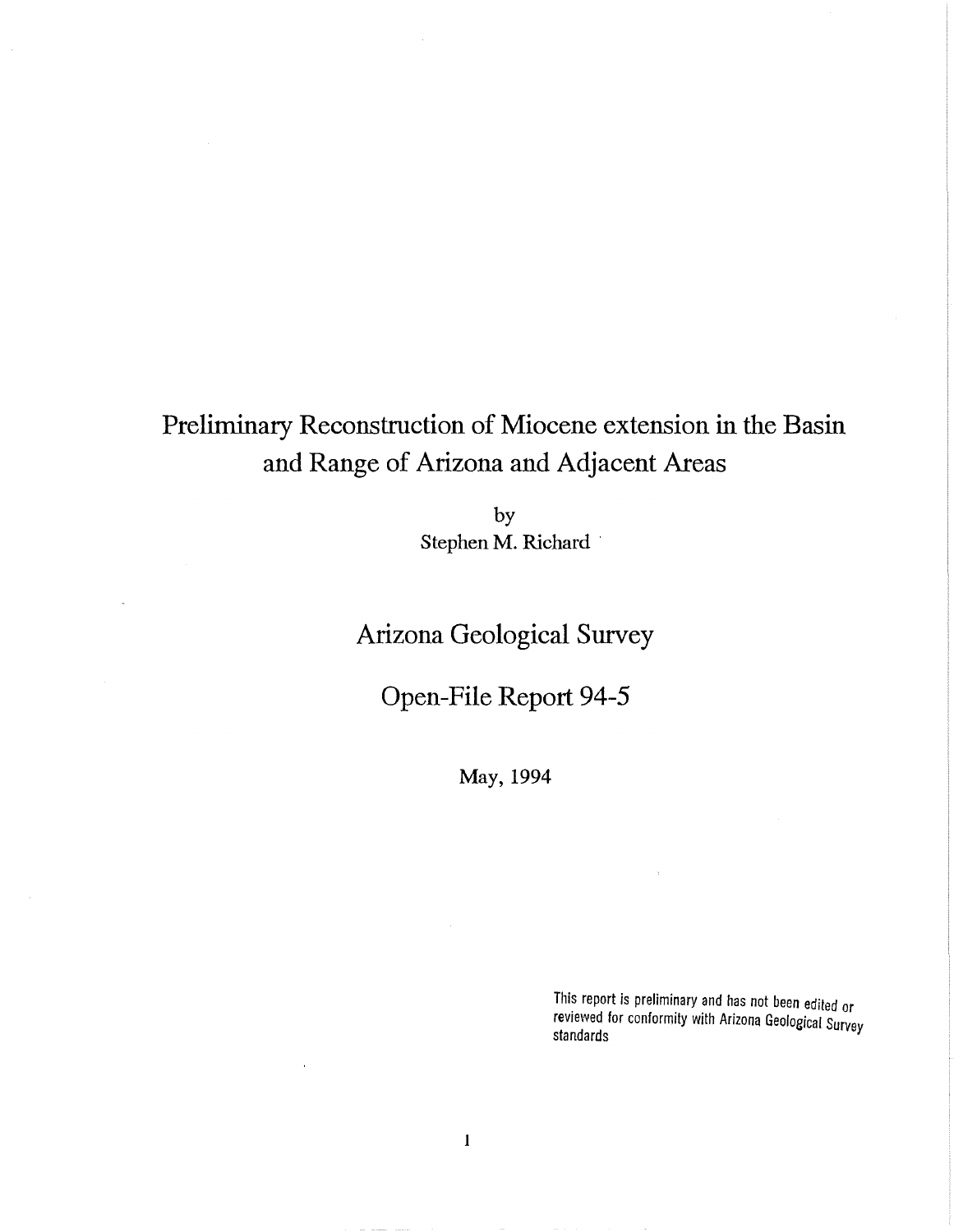$\label{eq:2.1} \mathcal{L}(\mathcal{L}^{\text{c}}_{\text{c}}) = \mathcal{L}(\mathcal{L}^{\text{c}}_{\text{c}}) \mathcal{L}(\mathcal{L}^{\text{c}}_{\text{c}})$  $\label{eq:2.1} \frac{1}{\sqrt{2}}\sum_{i=1}^n\frac{1}{\sqrt{2}}\sum_{i=1}^n\frac{1}{\sqrt{2}}\sum_{i=1}^n\frac{1}{\sqrt{2}}\sum_{i=1}^n\frac{1}{\sqrt{2}}\sum_{i=1}^n\frac{1}{\sqrt{2}}\sum_{i=1}^n\frac{1}{\sqrt{2}}\sum_{i=1}^n\frac{1}{\sqrt{2}}\sum_{i=1}^n\frac{1}{\sqrt{2}}\sum_{i=1}^n\frac{1}{\sqrt{2}}\sum_{i=1}^n\frac{1}{\sqrt{2}}\sum_{i=1}^n\frac$  $\label{eq:2.1} \frac{1}{\sqrt{2}}\left(\frac{1}{\sqrt{2}}\right)^{2} \left(\frac{1}{\sqrt{2}}\right)^{2} \left(\frac{1}{\sqrt{2}}\right)^{2} \left(\frac{1}{\sqrt{2}}\right)^{2} \left(\frac{1}{\sqrt{2}}\right)^{2} \left(\frac{1}{\sqrt{2}}\right)^{2} \left(\frac{1}{\sqrt{2}}\right)^{2} \left(\frac{1}{\sqrt{2}}\right)^{2} \left(\frac{1}{\sqrt{2}}\right)^{2} \left(\frac{1}{\sqrt{2}}\right)^{2} \left(\frac{1}{\sqrt{2}}\right)^{2} \left(\$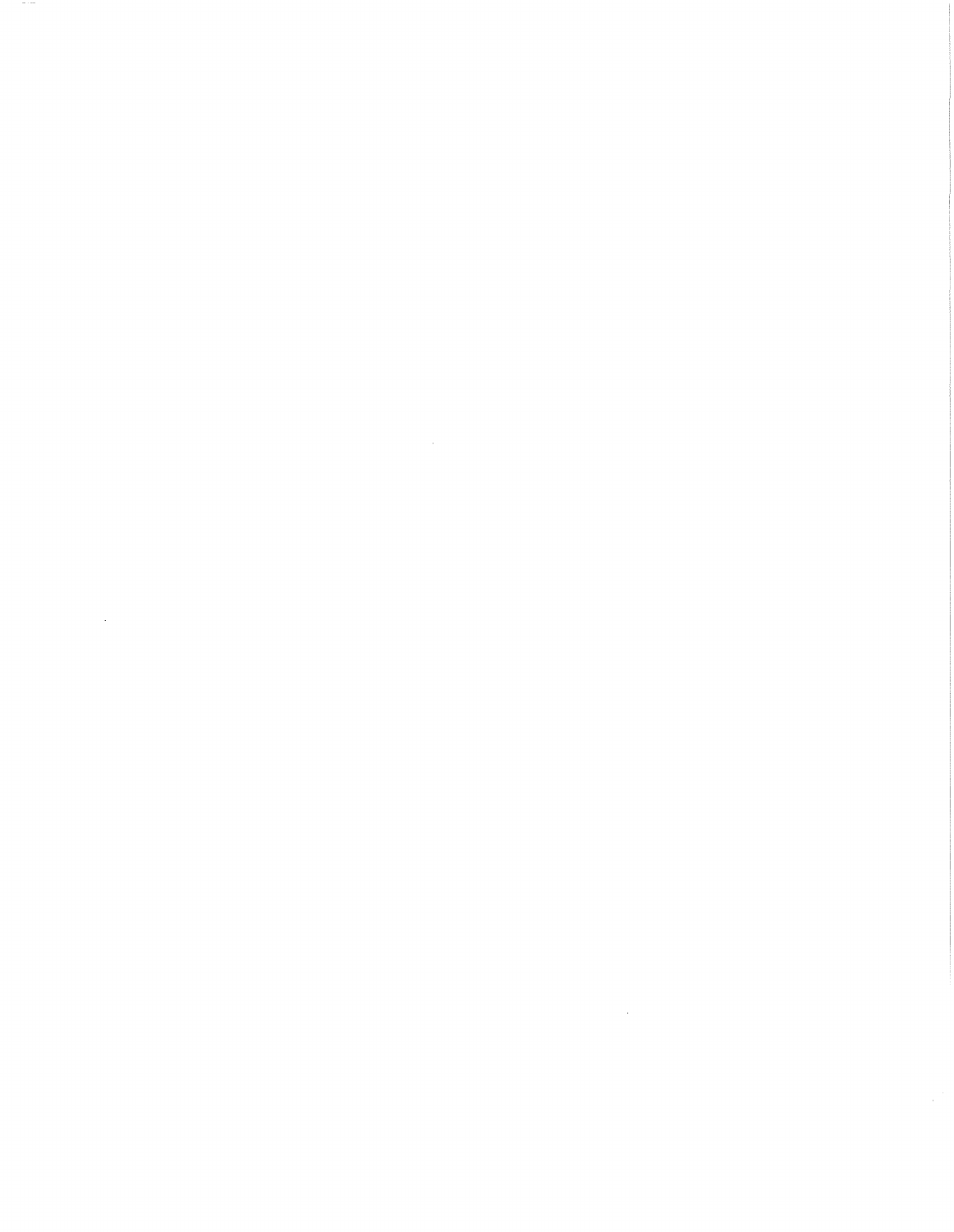#### **INTRODUCTION**

Large-scale continental extension significantly rearranged the distribution of pre-Tertiary rocks in southern and western Arizona during Miocene time [Spencer and Reynolds, 1989a]. Topography resulting from this extension event has been modified by subsequent less intense extension, and together these events are responsible for the physiographic division of the state into a three provinces: Colorado Plateau, Transition zone and Basin and Range. Rocks on the Colorado Plateau have been relatively unaffected by Phanerozoic deformation. The Transition zone has been affected by relatively weak Laramide deformation, and mildly to moderately affected by late Cenozoic normal faulting and basin and range topographic development. Basins are relatively shallow and little tilting accompanied the extension. The Basin and Range province has been affected by intense deformation during several episodes in Mesozoic time and large-scale extension, commonly accompanied by steep tilting of rocks, mostly during early to middle Miocene time. This project represents an initial attempt to produce a palinspastic map representing the distribution of rocks in early Oligocene time before extension. This map is intended to help analyze Laramide deformation and possible controls on the distribution of Laramide porphyry copper deposits.

### **PROCEDURE**

The reconstruction was produced in three steps. First, a generalized geologic map was prepared at a scale of 1 :500,000. This map provided a compilation of the basic data necessary for the reconstruction, including the location of major detachment faults, the average dip of tilted Tertiary strata in extended terranes, and the distribution of pre-extensional structures and rock units to appear on the reconstructed map. The major sources of data for this compilation were the Geologic Map of Arizona [Reynolds, 1988], the New Mexico Highway Geologic map [New Mexico Geological Society, 1982], Carta Geologica, Tijuana [Direccion General de Geografia del Territorio Nacional, 1980], Geologic Map of the Silver City Quadrangle [Drewes et aI., 1985] and Spencer and Reynolds [1989]. Information from these compilations was supplemented by inspection of sources used to produce them, and with data from a variety of other publications. The base map used was reconstructed to remove the effects of late Miocene deformation in southwestern Arizona following Richard [1993].

Next, the compiled data was used to defme structural domains for the reconstruction (Figure 1). Three types of domains were defined (Figure 2): (1) unextended upper-crustal domains; (2) internally unextended domains of denuded mid-crustal rocks that form the footwall of major detachment faults (core complexes); (3) relatively unifonnly extended upper crustal domains characterized by similar strike and average dip of Tertiary strata (as determined by eyeball averaging of available data). In many cases the domain boundaries are mapped faults, but commonly the type 3 domains are separated by diffuse zones of deformation across which the strike of tilted blocks or the degree of tilting changes.

Finally, the extension was reconstructed using two approaches. The most reliable method used cumulative slip estimates based on matching geologic features and reconstructing cross sections along transects across the extended terrane. Only two such complete transects were avail able: the Las Vegas area at the northwest end of the reconstructed region, and west-central Arizona in the central part of the reconstructed region. In some other cases, geologically based estimates of extension across segments of the extended

2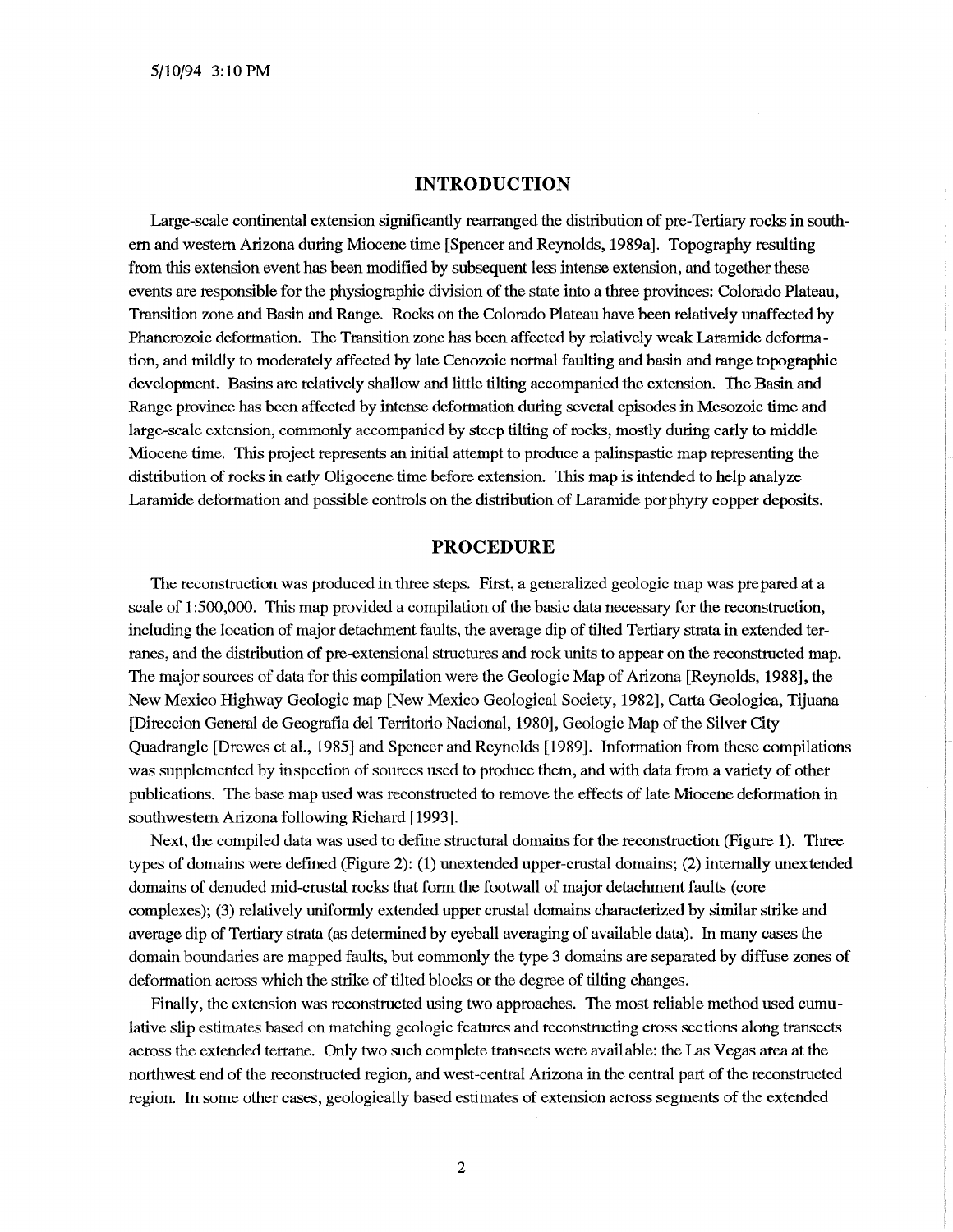terrane were used to constrain smaller regions (see more detailed discussion below). The other reconstruction technique was used in type 3 domains for which geologic estimates of extension were not available. In these cases, the average dip of Tertiary strata was estimated, faults were assumed to have been originally vertical (this provides a minimum estimate of extension) and the extension direction was assumed to be perpendicular to the strike of Tertiary strata. The equations of Thompson [1960] can then be solved to determine that the reconstructed width  $1<sub>o</sub>$  of a uniformly extended domain of present width 1 is simply:  $l_0 = l \cos(\delta)$  where  $\delta$  is the average dip of bedding. These domains were simply contracted by a factor of cos( $\delta$ ) perpendicular to the average strike of tilted Tertiary strata (i.e. the present width was multiplied by  $cos(\delta)$ ).

# **RECONSTRUCTION**

The northwestern part of the region was reconstructed first because of the relatively better control afforded by data from the Las Vegas area and west-central Arizona. As discussed by Wernicke et al. [1988] the Spring Mountains and Las Vegas-Arrow Canyon Ranges form an unextended domain, offset by right slip on the Las Vegas shear zone. This domain continues southward into California probably as far as the New York Mountains. A northwest-trending fault near the Nevada-California State Line (State Line fault) offsets the domain in a fashion similar to the Las Vegas shear zone. Generally accepted geologic constraints on reconstruction of the Spring Mountains block relative to the Colorado Plateau include (only recent references for the interpretations are cited):

- Frenchman Mountain reconstructs to a position near the northern part of the Gold Butte Block [Bohannon, 1984; Rowland et aI, 1990].
- The Las Vegas shear zone has up to 48 km of right slip [Wernicke et aI., 1988]; however, a significant part of this displacement might be Mesozoic in age because only Paleozoic rocks are involved [Royse, 1983].
- Cumulative extension between the Colorado Plateau and the Spring Mountains block north of the Las Vegas shear zone is estimated to be 54±10 km [Axen et aI, 1990].
- Geochemical similarities dictate that volcanic rocks in the McCulloch Mountains probably erupted above the Nelson and Boulder City plutons, and volcanic rocks in the River Mountains erupted above the Wilson Ridge pluton [Weber and Smith, 1987]. These rocks were erupted before the onset of major extension.
- The Hamblin Bay strand of the Lake Mead fault system offsets parts of the Hamblin-Cleopatra volcano by 20 km in a left-lateral sense [Bohannon, 1984].

I have estimated slip on the Las Vegas shear zone by assuming that it is a transfer fault linking extension south of the fault in the Lake Mead area with extension north of the fault in the Indian Springs area [Guth, 1990]. Reconstruction of a cross section across Indian Springs Quadrangle [Guth, 1990, Figure 7] yields an estimate of 26 km of WNW extension in terrane north of the Las Vegas Valley shear zone. This value is interpreted to represent the Tertiary slip on this structure; Mesozoic oroclinal bending is inferred to account for the rest of the offset across Las Vegas valley [Royse, 1983].

The total displacement of the southern Spring Mountains from Grand Wash cliffs is thus interpreted to be 81.5 km to 085°. This figure is the sum of the following vectors: (1) 26 km to 290° estimated on the Las Vegas shear zone; (2) 54 km to 255°, extension between the Colorado Plateau and rocks in the foot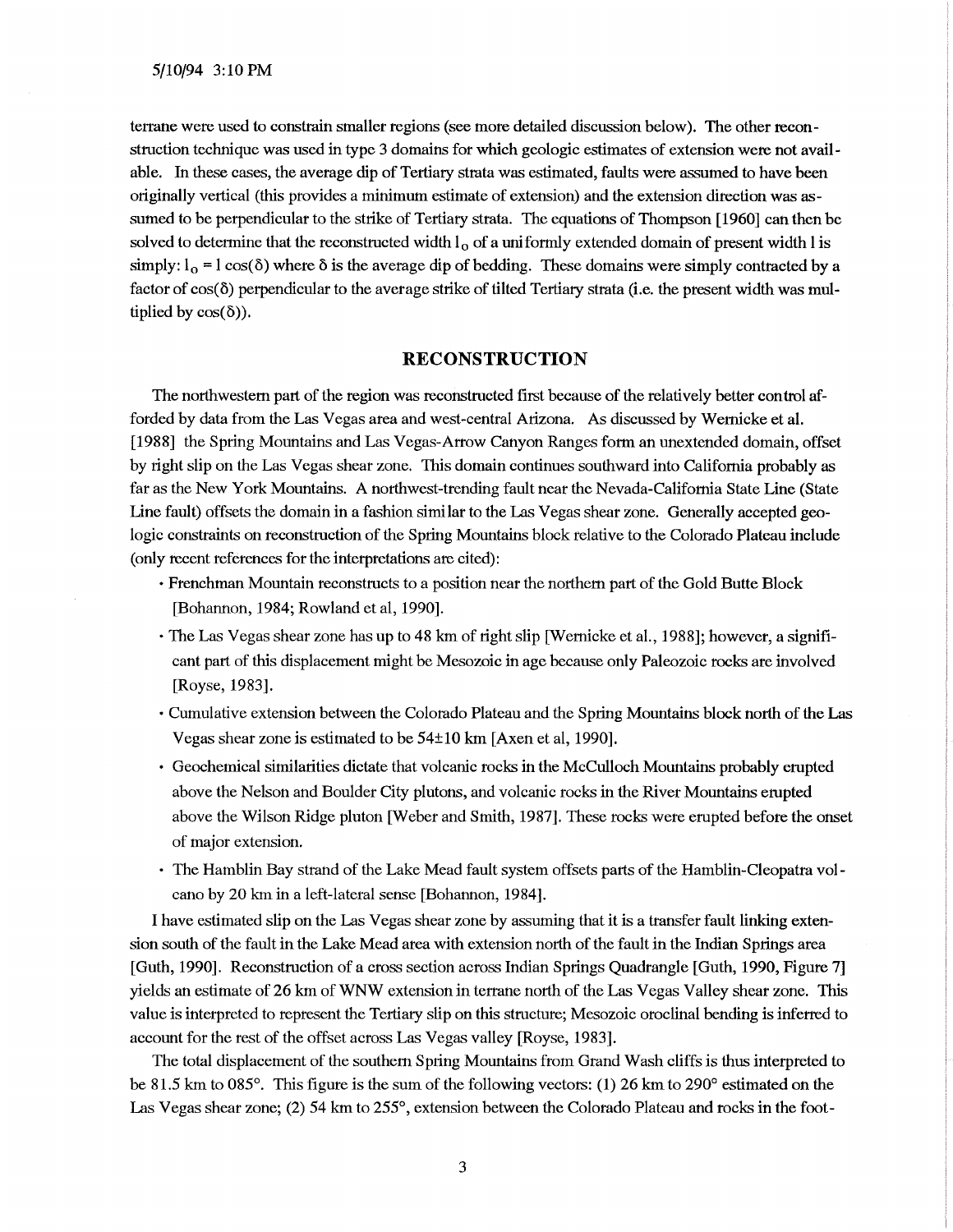wall of the Sheep Range detachment north of the Las Vegas Shear zone (Mormon Mountains transect) [Axen et al, 1990; Wernicke et al., 1988]; (3)  $5\pm10$  km to 245<sup>o</sup> to account for possible rotation within the Spring Mountains block as discussed by Wernicke et aI. [1988]. South of the State Line fault, another 10 km of NW displacement of the Clark Mountains is added to this total [Burchfiel et aI., 1982]. My total displacement estimate is within the best fit error region for the reconstruction of Wernicke et ai. [1988], and is consistent with the Rowland et ai. [1990] reconstruction of Frenchman Mountain. Reconstructing the Spring Mountains block via the Mormon Mountains transect and Las Vegas Shear zone avoids uncertainties in the original configuration of Frenchman Mountain relative to the River Mountains or Spring Mountains, for which the data are equivocal or absent.

Spencer and Reynolds [1991] provide a thorough review of available geologic evidence to sum extension along transects across the extended terrane between the transition zone near Bagdad and the Maria belt in the area of Quartzsite. They estimated a total of 86± 13 km of extension. I have used their extension estimates to reconstruct this region.

Reconstruction of cross sections along a transect from the Hieroglyphic Mountains to the Big Hom Mountains [Richard et at, 1988] results in an estimate of 41 to 43 km of extension along this transect. Distinctive Jurassic(?) plutonic rocks crop out in adjacent parts of the southernmost Harcuvar domain (Figure 2) and northern Eagletail domain (southwest of Vulture domain in Figure 2), dictating that little slip has occurred between these domains. This provides the only link across the diffuse transfer zone that bounds the south side of the Maria belt unextended block (Figure 2), continues eastward to separate the Harcuvar and Vulture domains.

Tertiary rocks were deposited directly on Proterozoic rocks in central Arizona, or on as yet poorly understood Mesozoic metamorphic terranes in southwestern Arizona. Stratigraphic markets for estimating slip are thus absent. Three significant normal fault systems are recognized. The Chocolate Mountains fault is interpreted to link with the Baker Peaks detachment [Pridmore, 1983]. Because Orocopia schist in the footwall of this fault is absent or sparse in sedimentary rocks deposited before or during the major extension event, I interpret that this fault has small enough slip that the schist was not exhumed by fault movement. A normal fault bounding Jurassic(?) meta-igneous rocks in the Cemetary Ridge area is inferred to link with a recently mapped detachment fault bounding the Tertiary(?) Columbus Wash pluton in the Gila Bend Mountains [Gilbert et aI., 1992; Gilbert and Spencer, 1992; Gilbert and Skotnicki, 1993]. Because of the apparently shallow level of intrusion of this pluton, this fault is not believed to have more than a few km of slip. The most significant extensional structure in central Arizona is the White Tank-South Mountains detachment fault [Spencer and Reynolds, 1989a], but because of the absence of exposed upper plate rocks, the slip on this fault is not known.

Flat lying volcanic rocks of 18-20 Ma age cover much of the region around Ajo in the south central part of the state. Older (20-23 Ma?) volcanic rocks at Ajo [Hagstrum et aI., 1987], in the northern Sauceda Mountains, and in the Kofa and Gila Bend Mountains and poorly dated sandstone in the Comobabi Mountains are moderately to steeply tilted, and strike more westerly than tilted Tertiary strata in other parts of the state. Based on this scant data a large region of more NNE-SSW extension was defined in the south central part of the state. The N-S stretching lineations in the Coyote Mountains [Davis, 1980], and evidence for northward displacement of the upper plate of the San Xavier fault in the eastern Sierrita Mountains have been interpreted to reflect a similar extension direction at the eastern edge of this domain, above a north-dipping detachment fault that underlies the Sierrita Mountains and terminates in a transfer zone along the NW side of the Santa Rita Mountains. Total slip on this fault is not constrained.

4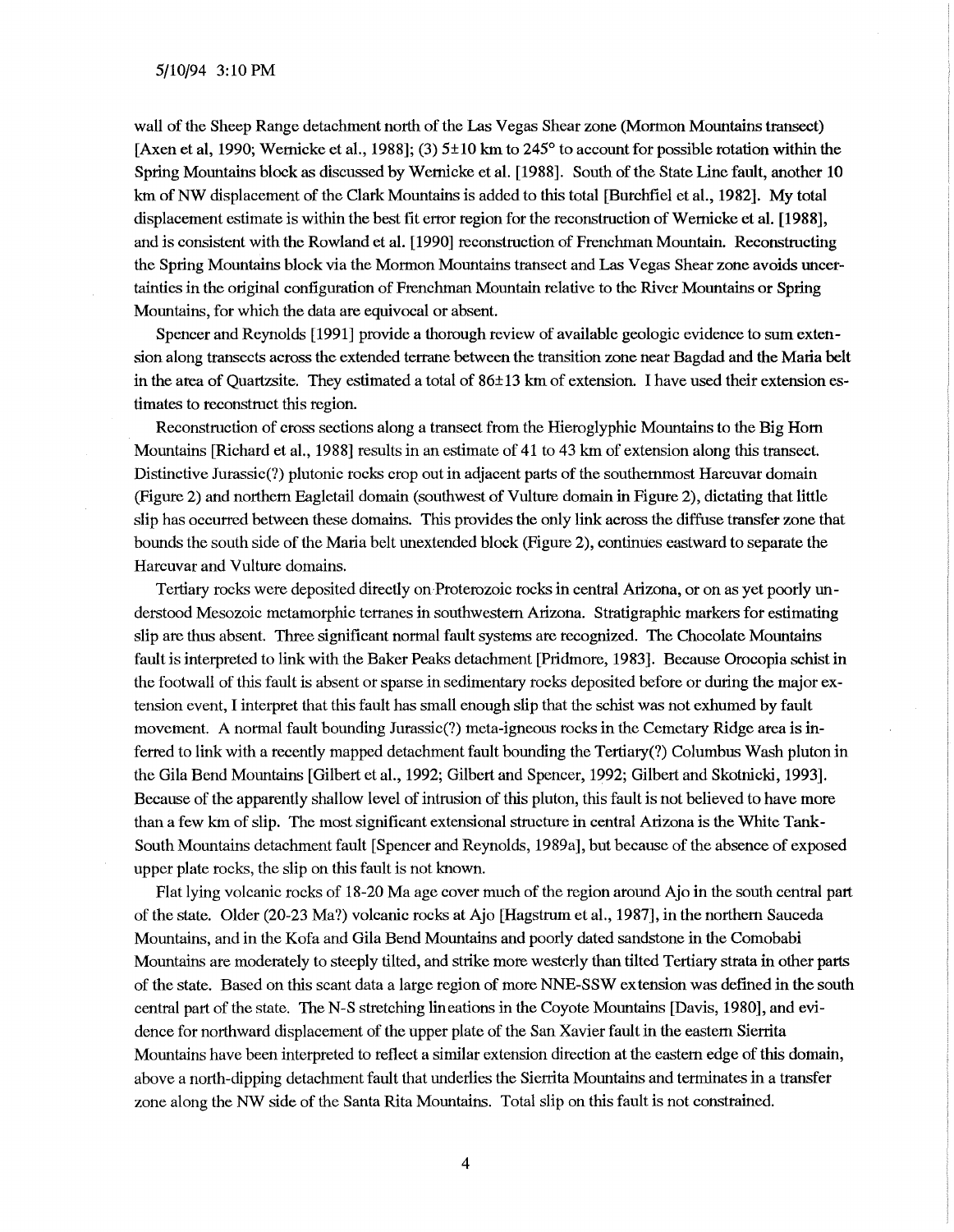The south-dipping detachment fault in the Pozo Verde Mountains [Haxel and Goodwin, 1990] at the Mexican border near Sasabe has been interpreted as the northernmost exposure of a fault system along the southwest side of a belt of metamorphic rocks exposed between the Pozo Verde Mountains and the Magdalena Complex [Nourse, 1989] in Sonora, Mexico. Based on strain data and cross section reconstructions, Nourse [1989] estimated 50-100% NE-SW extension across a corridor presently 50 km wide (17 to 25 km of extension). The relationship between this fault system and the Coyote-Sierrita fault system, with a more northerly extension direction, is uncertain, but the two faults have been linked by a mostly hypothetical fault zone on the west side of the Baboquivari Mountains.

Dickinson [1991] interpreted a minimum of 27.5 km top-to-the-southwest extension across the southeastern part of the Catalina detachment fault to align the western limit of Proterozoic Rincon Valley granodiorite in the hanging wall and footwall. He interpreted that displacement on the detachment faults bounding the Catalina core complex are 20 to 30 km, decreasing to the northwest.

The reconstruction of fault slips as summarized above and extension within type 3 domains based on the average tilt of strata resulted in some compatibility problems in the initial reconstruction which were resolved by rotating some domains by 5-10° clockwise or counterclockwise about a vertical axis. This regional rotation is required as a mechanism to transfer extension from one extending domain to another, allowing large systems of normal faults to lose slip along strike as other en echelon systems gain slip. The rotations used are indicated on Figure 2.

# **DISCUSSION OF MAP**

The reconstructed base map was produced from a digitized version of the Arizona geologic map [Reynolds, 1988; Reynolds and Richard, 1993], with generalized additions from sources summarized in the procedure section. Within Arizona, rock units included in the generalized map are summarized in Table 1.

| Rock Unit           | Units from Reynolds[1988] | Other units included                      |
|---------------------|---------------------------|-------------------------------------------|
|                     | included                  |                                           |
| Cretaceous volcanic | Kv                        | Cretaceous volcanic rocks near La Caridad |
| rocks               |                           | in Mexico, and some TKa in New            |
|                     |                           | Mexico [Drewes et al, 1985].              |
| Laramide intrusions | TKg                       | Cretaceous plutonic rocks in the southern |
|                     |                           | Clark, New York and Homer Mountains       |
|                     |                           | of California [Spencer and Reynolds,      |
|                     |                           | 1989a] TKd and TKg in New Mexico          |
|                     |                           | [Drewes et al, 1985] and porphyry at      |
|                     |                           | Cananea                                   |
| Laramide two mica   | TKgm                      |                                           |
| granitoids          |                           |                                           |
| Jurassic Plutonic   | Jg                        |                                           |
| rocks               |                           |                                           |
| pre-Laramide        | Jv. Jsv. KJs.             |                                           |
| Mesozoic            |                           |                                           |
| supracrustal rocks  |                           |                                           |

Table 1. Rock units included in generalized units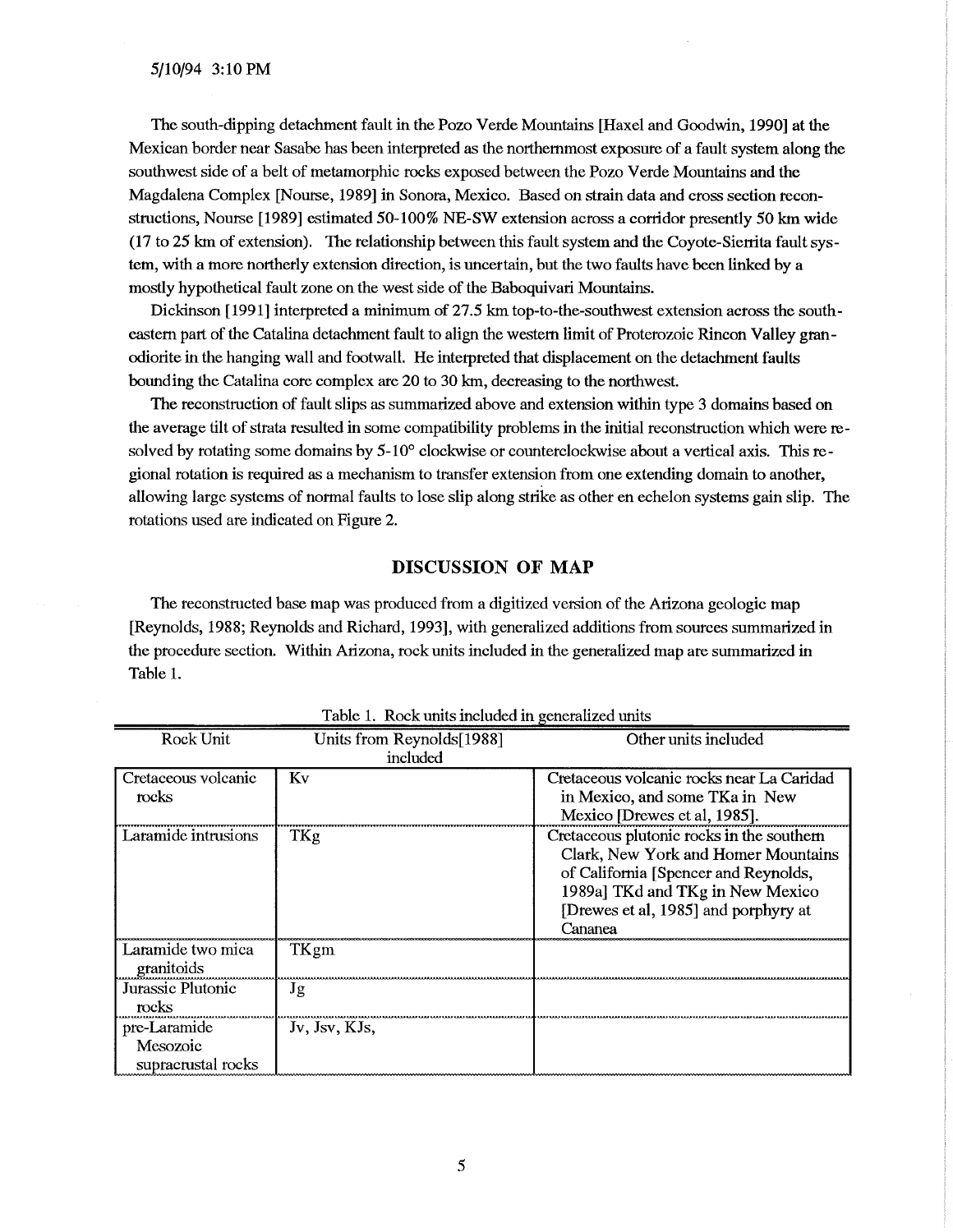| Paleozoic sedimen-<br>tary rocks | Pz, MzPz in extended terrane, MC<br>along edge of Colorado Plateau<br>and in Transition zone. Note that<br>many rocks shown as MC, PP<br>and P in SE Arizona are not<br>shown | All Paleozoic rocks in the Spring<br>Mountains block                                                     |
|----------------------------------|-------------------------------------------------------------------------------------------------------------------------------------------------------------------------------|----------------------------------------------------------------------------------------------------------|
| Proterozoic rocks                | Xm, Xg, YXg, Yg. Note that<br>Xms, Xmv, Xq and Apache<br>Group are not shown                                                                                                  | Precambrian rocks in southern Nevada and<br>in the New York Mountains and Homer<br>Mountain, California. |
| Orocopia Schist                  | Mzo                                                                                                                                                                           |                                                                                                          |

The outline of the restored position of outcrops in the footwall of the Buckskin-Bullard detachment fault is shown. Rocks in the footwall of other major detachment faults (White Tank, South, Catalina and Rincon Mountains) are not shown. The present version of the map is also missing rock units in the Sierra Estrella, Dos Cabeza and Pinaleño Mountains due to technical problems.

## **PROBLEMS**

#### Slip estimate is minimum

The assumption made that fault-bedding intersections are  $90^{\circ}$ , i.e. the original dip of the faults was  $90^{\circ}$ , is clearly not valid in some areas. Based on available geologic maps, it appears most likely that the assumption is valid in the northern Colorado River corridor (Black and EI Dorado Mountains [Anderson, 1977,1978], and possibly in the Vulture domain [Grubensky, 1989]). It is unlikely that this assumption is valid in the Ray-Globe area [peterson, 1962; Creasy et aI., 1983] and San Pedro valley (see maps in Dickinson [1991]). If the original dip of the faults was 60°, the present 30-60° average dip of Tertiary strata requires significantly more extension.

# Pinalefio Mountains not extended

In the present version of the reconstruction, less than 5 km of extension have been reconstructed across the Pinaleño Mountains. Naruk [1987] estimated a minimum of 6-9 km slip based on strain in Tertiary mylonitic rocks of the footwall. The actual extension accommodated on these faults is almost certainly greater. In order to allow for this extension, some additional vertical axis rotation of rocks, or greater extension accommodated by normal faults is necessary in the Globe area. Steep dip of Apache Group rocks and basal Tertiary sediments in this area, and likelihood that the original dip of faults in the Ray-Globe area makes greater extension likely in this area.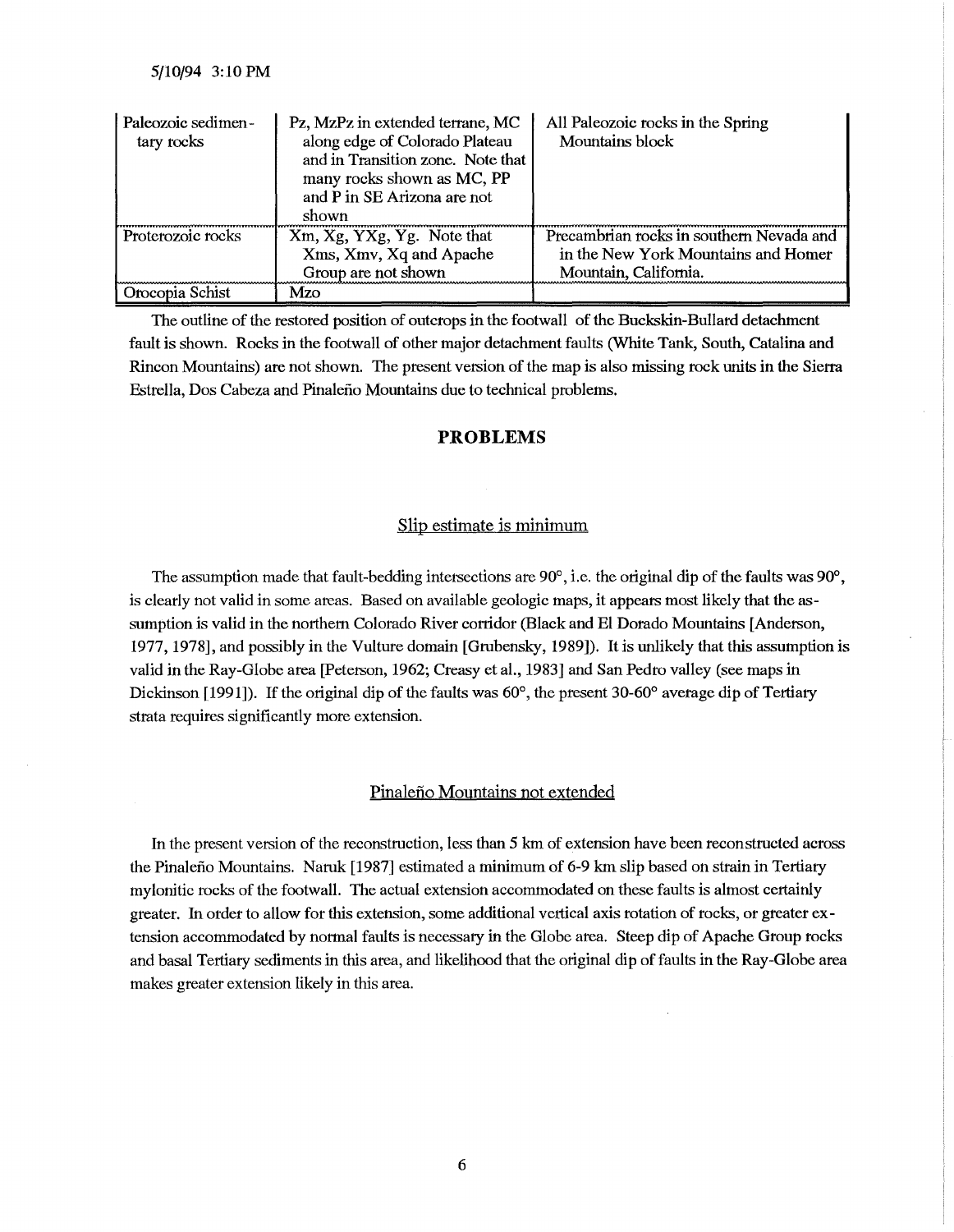#### Timing and direction of extension in the northern part of the belt

The more easterly extension in the northern part of the Colorado River corridor is interpreted to result from the superposition of a right slip component resolved onto the Las Vegas shear zone and State line fault and NE-SW extension observed in the Mormon Mountains transect north of the Las Vegas shear zone and in the Chemehuevi Mountains to the south. Extension in this strip migrated continuously from south to north, with major tilting of strata occurring in the Whipple-Chemehuevi Mountains area between about 19 and 17 Ma, and between 14.3 and 12 Ma in the northern part of the Colorado River Corridor [Faulds et aI., 1994]. Displacement on the Las Vegas shear zone was apparently coeval with extension in the northern Colorado corridor. This reconstruction proposes some 36 km of right slip on the combined Las Vegas shear zone and State line fault. These faults are not recognized southeast of the Cerbat-Aquarius Mountains block; the proposed slip must be accommodated in some fashion. Possibilities include about 200 clockwise rotation of the Maria Belt; slip on unrecognized northwest-trending right slip faults, or NW -SE extension of 30-40% in the region between Interstate-40 and the Maria belt. Because of the absence of evidence for NW-SE extension, the third possibility is considered least likely. Northwesttrending faults with right oblique slip cut the Buckskin detachment fault system [Spencer and Reynolds, 1989b (Figure 2); Richard et al., 1990 (Table 2)], and may be part of a set of post  $\sim$  18 Ma faults accommodating some of this slip. Some clockwise rotation is also possible.

#### Laramide ore deposits

Laramide porphyry copper systems and associated vein deposits typically formed in shallow sub-volcanic to volcanic settings, at depths of less than about 5 km in the latest Cretaceous to early Tertiary crust [Titley, 1982]. Over much of southwestern Arizona, these upper-crustal rocks were removed by early Tertiary erosion, and exposed late Cretaceous rocks include mesozonal plutons with early Tertiary cooling ages and supracrustal rocks metamorphosed to greenschist facies or higher [Reynolds et aI., 1988]. Rocks exposed in the footwall of major detachment faults (i.e. metamorphic core complexes), which have been translated several tens of kilometers southwestward relative to their hanging wall rocks during early Miocene extension, include rocks that were at mid-crustal depths before they were tectonically denuded [Reynolds et aI., 1988; Anderson, 1988]. Thus, the metamorphic core complexes are composed of rocks that were well below the active mineralizing systems in Laramide time.

Porphyry copper deposits in Arizona are located in regions that were not deeply eroded in early Tertiary time or tectonically denuded in middle Tertiary time. In the terminology of Figure 2, the type two domains are thus unlikely to host porphyry copper deposits. Many of the deposits occur in type three domains, which have undergone extension by movement on complex arrays of normal faults. Normal faults in such domains typically have total displacemnt of less that about 5 km. Reconstruction of mineralized intrusive systems that have been broken up by such arrays of faults provides a means to locate exploration targets.

A map reconstruction of an extended terrane provides the means to estimate the displacement on faults or the magnitude of extension in adjacent areas, based on the requirement that material continuity be

7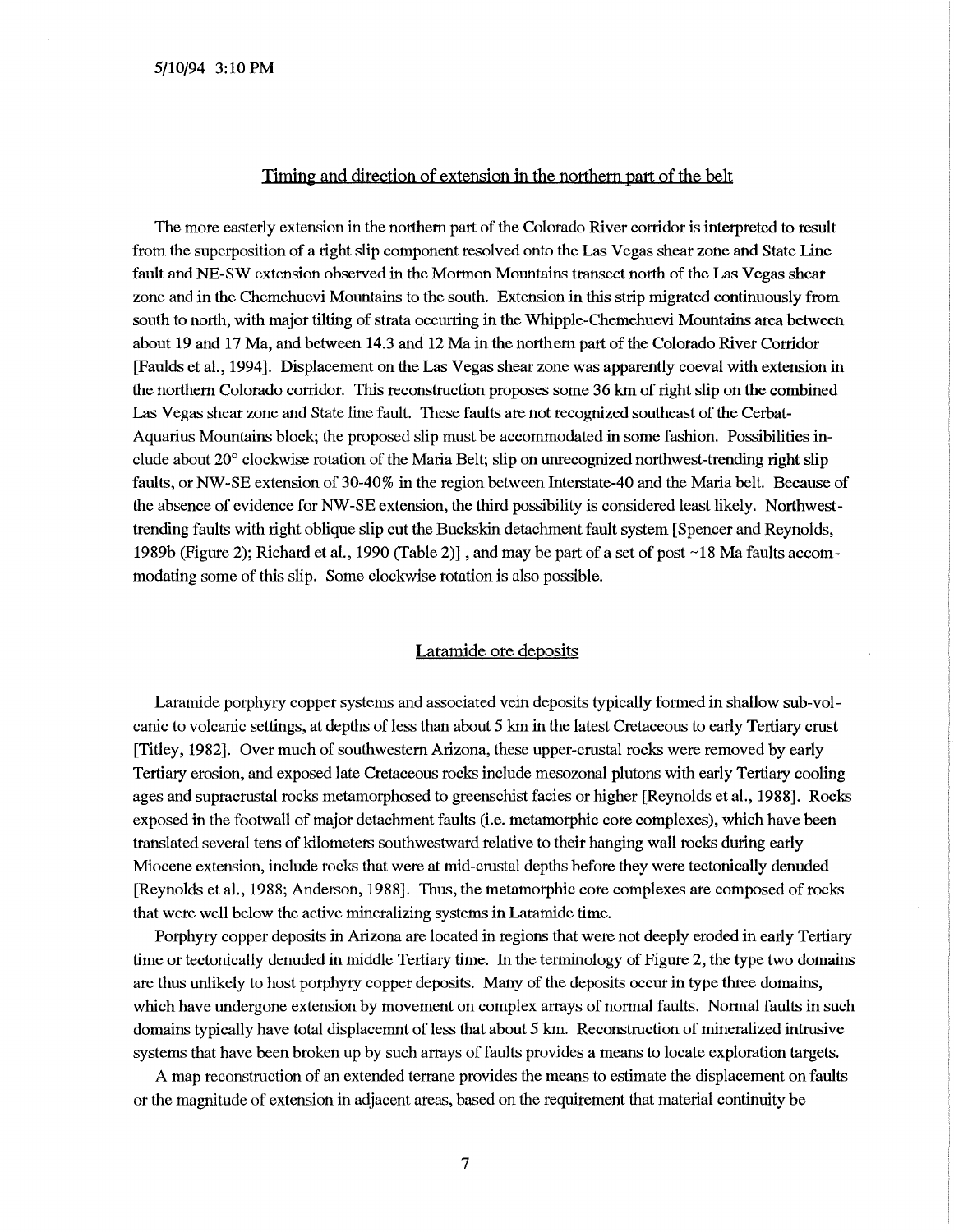matained. If one strip across the extended terrane can be reconstructed with confidence, this places strong constraints on how adjacent strips can be reconstructed, especially if along strike ties can be established. For example, in this reconstruction, the fact that reconstructions of the Las Vegas and west-central Arizona transects yielded similar magnitudes of extension dictated that extension in the intervening region (Black and El Dorado Mountains area) be similar. Such logic, applied to more detailed reconstructions in the vicinity of extended mineralized systems (e. g. Sierrita, Ray, Miami-Inspiration) would assistin the location of possible unexposed segments of those systems.

Acknowledgements. A critical review by Jon Spencer improved the manuscript. Discussions with Jon Spencer, Dick Tosdal and Bill Dickinson have been important in shaping my thinking.

### **References**

- Anderson, J. L., 1988, Core complexes of the Mojave-Sonoran Desert: Conditions of plutonism, mylonitization, and decompression, *in* W. G. Ernst, editor, Metamorphism and crustal evolution of the western United States (Rubey Vol. 7): Englewood Cliffs, New Jersey, Prentice-Hall Inc.
- Anderson, R. E., 1977, Geologic map of the Boulder City 15-minute quadrangle, Clark County, Nevada: U. S. Geological Survey Geological Quadrangle Map GQ-1395, scale 1:62,500.
- Anderson, R. E., 1978, Geologic map of the Black Canyon, 15-minute quadrangle, Clark County, Nevada: U. S. Geological Survey Geological Quadrangle Map GQ-1394, scale 1:62,500.
- Axen, G. J., Wernicke, B. P., Skelly, M. F., and Taylor, W. J., 1990, Mesozoic and Cenozoic tectonics of the Sevier thrust belt in the Virgin River VaIley area, southern Nevada, *in* Wernicke, B. P., Editor, Basin and Range Extensional Tectonics Near the Latitude of Las Vegas, Nevada, Geological Society of America Memoir 179: Boulder, Colorado, p. 123-154.
- Bohannon, R. G., 1984, Nonmarine sedimentary rocks of Tertiary age in the Lake Mead region, southeastern Nevada and northwestern Arizona, U. S. Geological Survey Professional Paper 1259, 72 p.
- Creasey, S.C., Peterson, D.W., and Gambell, N.A., 1983, Geologic map of the Teapot Mountain quadrangle, Pinal County, Arizona: U.S. Geological Survey Quadrangle Map GQ-1559, scale 1:24,000.
- Davis, G. H., 1980, Structural characteristics of metamorphic core complexes, southern Arizona, *in* Crittenden Jr., M., Coney, P. J., and Davis, G. H., editors, Cordilleran metamorphic core complexes, Geological Society of America Memoir 153, p. 35-77.
- Direccion General de Geografia del Territorio Nacional, 1980, Carta Geologica, Tijuana: C. Mexico, Secretaria de Programacion y Presupuesto, 1 sheet, scale 1:1000000.
- Drewes, H., Houser, B. B., Hedlund, D. c., Richter, D. H., Thorman, C. H., and Finnell, T. L., 1985, Geologic map of the Silver City lx2 Quadrangle, New Mexico and Arizona: U. S. Geological Survey Miscellaneous Investigations Map, I-13lO-C
- Faulds, J. E., Gans, P. B., and Smith, E. I., 1994, Spatial and temporal patterns of extension in the northern Colorado River extensional corridor, northwestern Arizona and southern Nevada, Geological Society of America, abstracts with programs, V. 26, no. 2, p. 51.
- Gilbert, W. G., Laux, D. P., Spencer, J. E., and Richard, S. M., 1992, Geologic map of the western Gila Bend and southern Eagletail Mountains, Maricopa and Yuma Counties, Arizona: Open-file Report 92-5: Tucson, Arizona, Arizona Geological Survey, 1 sheet, 16 pages, scale 1:24000.
- Gilbert, W. G., and Skotnicki, S. J., 1993, Geologic Map of the West-Central Gila Bend Mountains, Maricopa County, Arizona: Open-file Report 93-5: Tucson, Arizona, Arizona Geological Survey, 1 sheet, 16 pages, scale 1:24000.
- Gilbert, W. G., and Spencer, J. E., 1992, Geology of Cemetary Ridge, Clanton Hills, and westernmost Gila Bend Mountains, La Paz and Yuma COlmties, Ariozna: Open-file Report 92-4: Tucson, Arizona, Arizona Geological Survey, 1 sheet, 15 pages, scale 1:24000.
- Grubensky, M. J., 1989a, Geologic map of the Vulture Mountains, west-central Arizona: Map Series 27: Tucson, Arizona, Arizona Geological Survey, 3 sheets, scale 1:24000.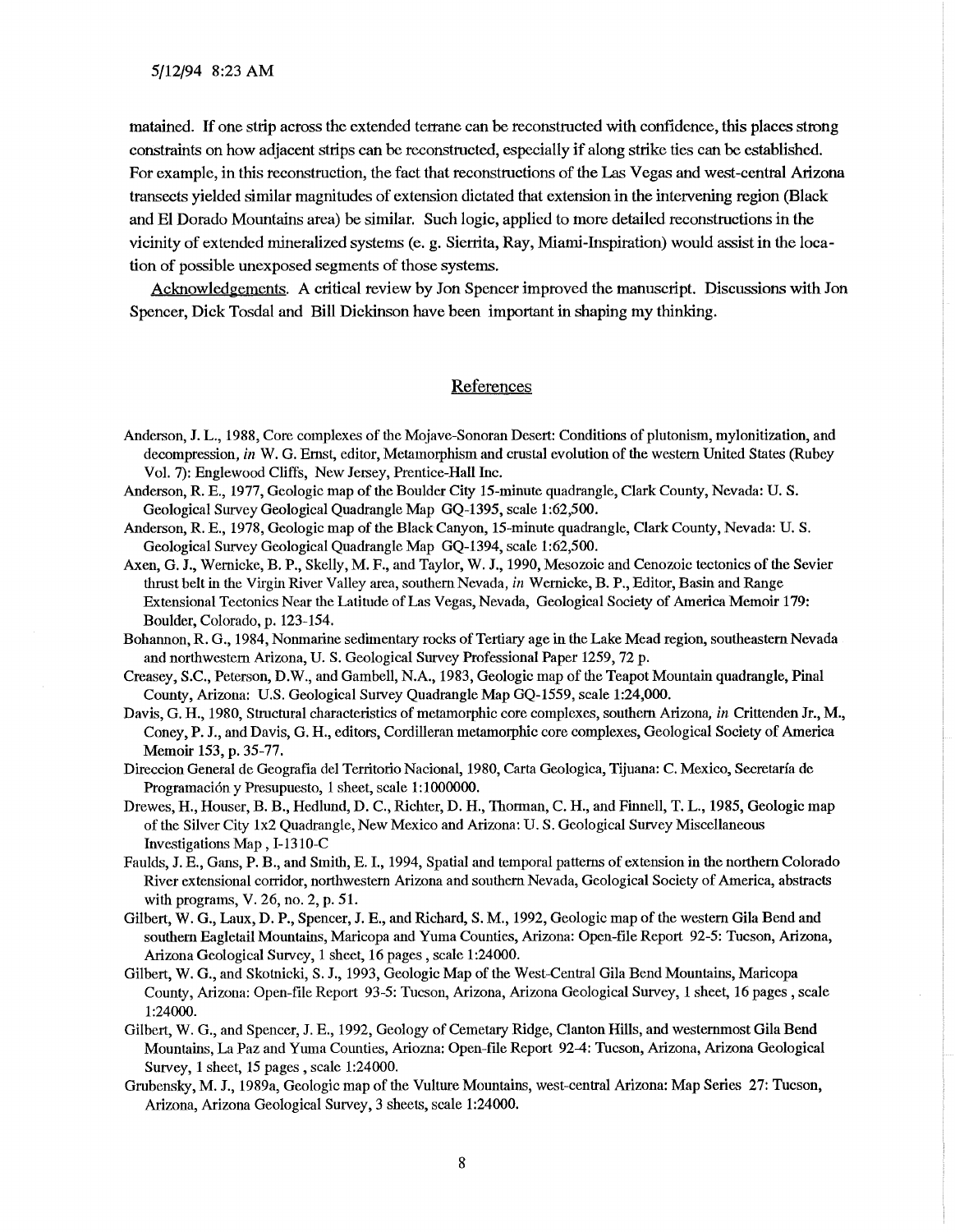- Guth, P. L., 1990, Superposed Mesozoic and Cenozoic defonnation, Indian Springs Quadrangle, southern Nevada, *in*  Wernicke, B. P., Editor, Basin and Range Extensional Tectonics Near the Latitude of Las Vegas, Nevada, Geological Society of America Memoir 179: Boulder, Colorado, p. 237-250.
- Hagstrum, J. T., Cox, D. P., and Miller, R J., 1987, Structural reinterpretation of the Ajo Mining District, Pima County, Arizona, Based on Paleomagnetic and Geochronologic studies: Economic Geology, v. 82, p. 1348-1361.
- New Mexico Geological Society, 1982, New Mexico Highway Geologic Map: Socorro, New Mexico, New Mexico Geological Society and New Mexico Bureau of Mines and Mineral Resources, 1 sheet, scale 1: 1000000.
- Peterson, N.P., 1962, Geology and ore deposits of the Globe-Miami District, Arizona: U.S. Geological Survey Professional Paper 342, scale 1:24,000.
- Pridmore, C. L., 1983, The genetic association of Mid-Tertiary sedimentation, detachment-fault defonnation, and antifonnal uplift in the Baker Peaks-Copper Mountains area of Southwestern Arizona [M. S. thesis]: San Diego, California, SanDiego State University, 127 p.
- Reynolds, S. J., 1988, Geologic map of Arizona, Map 26: Tucson, Arizona, Arizona Geological Survey, 1 sheet, scale 1:1000000.
- Reynolds, S. J., and Richard, S. M., 1993, Digital Geologic Map of Arizona: Arizona Geological Survey Digital Information Series 1, Tucson, 2 floppy disks, 2 pages.
- Reynolds, S. J., Richard, S. M., Haxel, G. B., Tosdal, R M., and Laubach, S. E., 1988, Geologic setting of Mesozoic and Cenozoic metamorphism in Arizona, *in* W. G. Ernst, editor, Metamorphism and crustal evolution of the western United States (Rubey Vol. 7): Englewood Cliffs, New Jersey, Prentice-Hall Inc., p. 466-501.
- Richard, S. M., 1993, Palinspastic reconstruction of southeastern California and southwestern Arizona for the Middle Miocene: Tectonics, v. 12, p. 830-854.
- Richard, S. M., Fryxell, J. E., Reynolds, S. J., and Grubensky, M. J., 1988, SE Termination of the Buckskin-Bullard detachment fault, west-central Arizona: one versus many nonnal faults, Geological Society of America, abstracts with programs, V. 20, no. 7, p. 382.
- Richard, S. M., Fryxell, J. E., and Sutter, J. F., 1990, Tertiary structure and thennal history of the Harquahala and Buckskin Mountains, west-central Arizona; Implications for denudation by a major detachment fault system: Journal of Geophysical Research, v. 95, p. 19,973-19,988.
- Rowland, S. M., Parolini, J. R, Esclmer, E., McAllister, A. J., and Rice, J. A., 1990, Sedimentological and stratigraphic constraints on the Neogene translation and rotation of the Frenchman Mountain structural block, Clark County, Nevada, in Wernicke, B. P., Editor, Basin and Range Extensional Tectonics Near the Latitude of Las Vegas, Nevada, Geological Society of America Memoir 179: Boulder, Colorado, p. 99-122.
- Royse, F., 1983, Comment on "Magnitude of crustal extension in the southern Great Basin": Geology, v. 11, p. 495- 496.
- Spencer, J. E., and Reynolds, S. J., 1991, Tectonics of mid-Tertiary extension along a transect through west central Arizona: Tectonics, v. 10, p. 1204-1221.
- Spencer, J. E., and Reynolds, S. J., 1989a, Middle Tertiary tectonics of Arizona and adjacent areas, *in* Jenney, J. P., and Reynolds, S. J., Editors, Geologic Evolution of Arizona, Arizona Geological Society Digest 17: Tucson, p. 539-574.
- Spencer, J. E., and Reynolds, S. J., 1989b, Tertiary structure stratigraphy, and tectonics of the Buckskin Mountains, *in*  Spencer, J. E., and Reynolds, S. J., eds., Geology and Mineral Resources of the Buckskin and Rawhide Mountains, West-central Arizona, Arizona Geological Survey Bulletin 198: Tucson, Arizona, p. 103-167.
- Thompson, G. A., 1960, Problems of late Cenozoic structure of the Basin Ranges, *in* Proceedings of the 21 st InternationalGeological Congress, V. 18: Copenhagen, Det Berlingski Bogtrykkeri, p. 62-68.
- Titley, S. R., 1982, Geologic setting of porphyry copper deposits, southeastern Arizona, in Titley, S. R., Editor, Advances in Geology of the Porphyry Copper Deposits, Southwestern North America: Tucson, University of Arizona Press, p. 37-58.
- Weber M. E., and Smith E. I., 1987, Structural and geochemcial constraints on the reassembly of disrupted mid-Miocene volcanoes in the Lake Mead-Eldorado Valley area of southern Nevada: Geology, v. 15, p. 553-556.
- Wernicke, B., Axen, G. J., and Snow, J. K., 1988, Basin and Range extensional tectonics at the latitude of Las Vegas, Nevada: Geological Society of America Bulletin, v. 100, p. 1738-1757.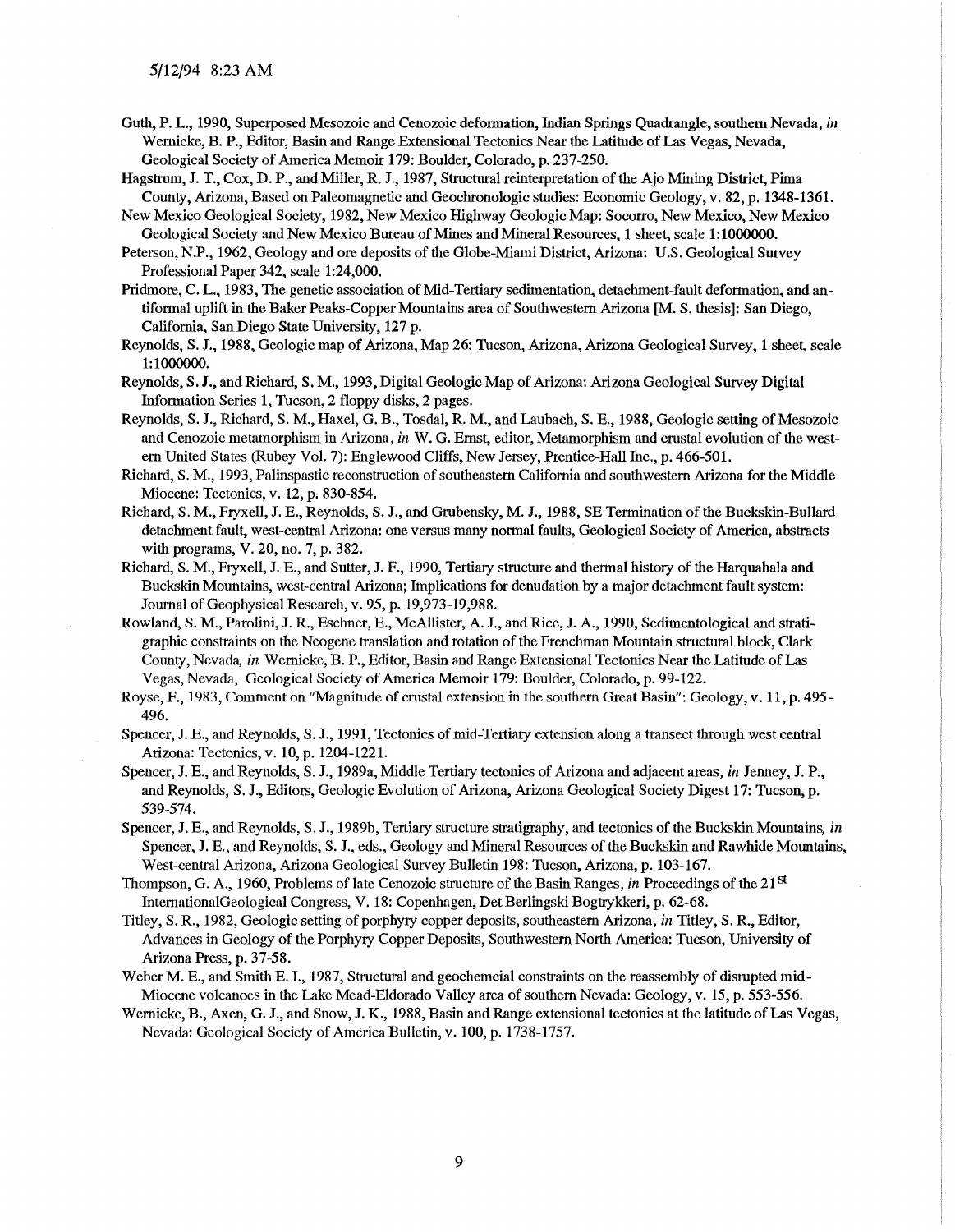

Figure 1. Outlines for the domains used in the reconstruction on a base map that includes the outlines of the rock units shown on the fmal reconstruction. The borders of the state of Arizona are shown for reference (except in parts of SW Arizona in which late Miocene deformation has been reconstructed).